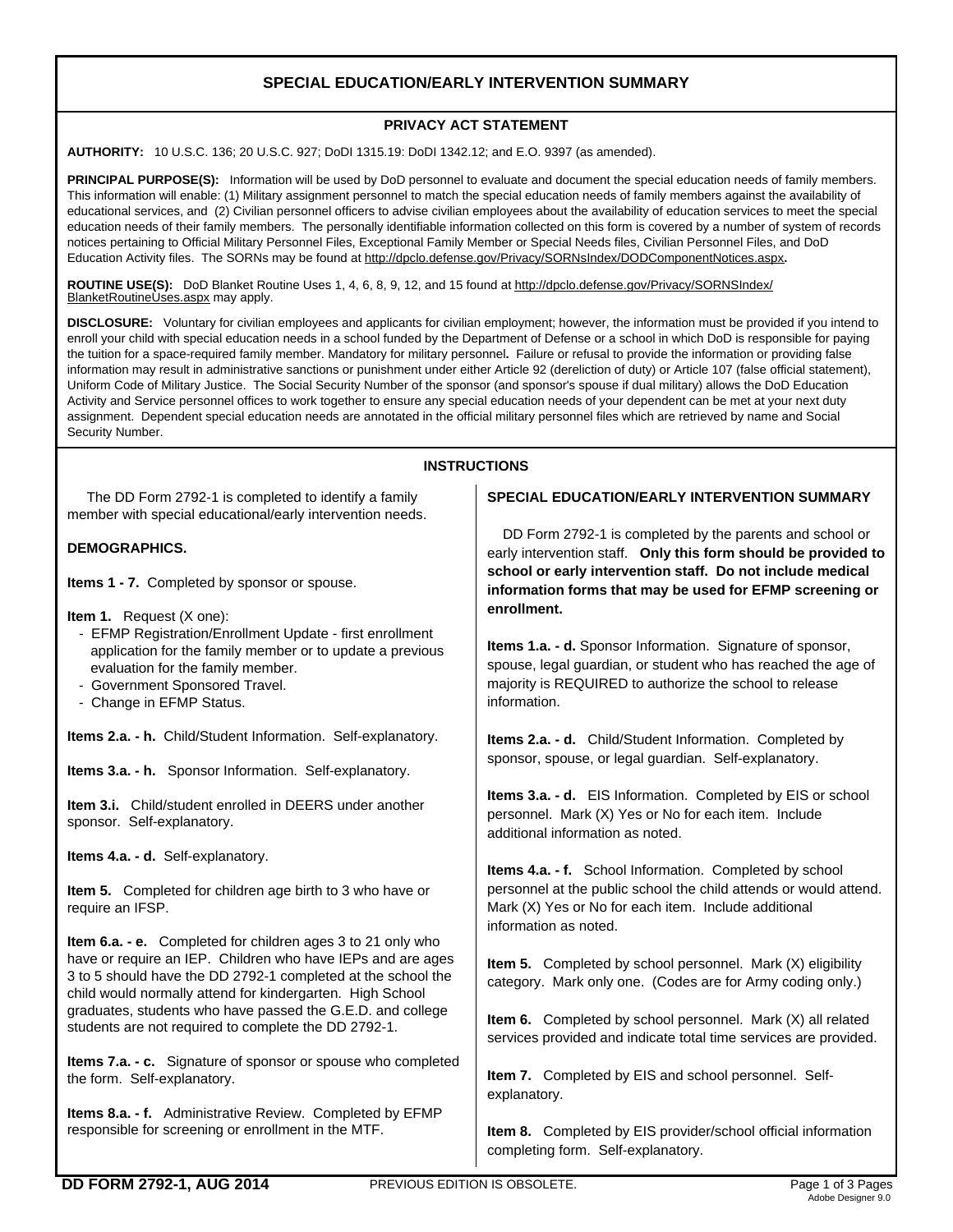| <b>SPECIAL EDUCATION/EARLY INTERVENTION SUMMARY</b><br>(Page 1, Items 1 - 7 to be completed by sponsor, parent or legal guardian.)<br>(Read Privacy Act Statement and Instructions before completing this form.)                                                                                                                                                                                                                                                                                                                                                                                                                                                                                                                                                                                                                                                                                                                                                  |                                                                                                     |                                                                                                            |             |                                                                             |                                                      |                                           |                                                    |                    | OMB No. 0704-0411<br>OMB approval expires<br>Jul 31, 2017                                                        |                                                                                                                                                   |  |  |
|-------------------------------------------------------------------------------------------------------------------------------------------------------------------------------------------------------------------------------------------------------------------------------------------------------------------------------------------------------------------------------------------------------------------------------------------------------------------------------------------------------------------------------------------------------------------------------------------------------------------------------------------------------------------------------------------------------------------------------------------------------------------------------------------------------------------------------------------------------------------------------------------------------------------------------------------------------------------|-----------------------------------------------------------------------------------------------------|------------------------------------------------------------------------------------------------------------|-------------|-----------------------------------------------------------------------------|------------------------------------------------------|-------------------------------------------|----------------------------------------------------|--------------------|------------------------------------------------------------------------------------------------------------------|---------------------------------------------------------------------------------------------------------------------------------------------------|--|--|
| The public reporting burden for this collection of information is estimated to average 25 minutes per response, including the time for reviewing instructions, searching existing data sources, gathering<br>and maintaining the data needed, and completing and reviewing the collection of information. Send comments regarding this burden estimate or any other aspect of this collection of information,<br>including suggestions for reducing the burden, to the Department of Defense, Washington Headquarters Services, Executive Services Directorate, Directives Division, 4800 Mark Center Drive,<br>Alexandria, VA 22350-3100 (0704-0411). Respondents should be aware that notwithstanding any other provision of law, no person shall be subject to any penalty for failing to comply with a collection<br>of information if it does not display a currently valid OMB control number.<br>PLEASE DO NOT RETURN YOUR FORM TO THE ABOVE ORGANIZATION. |                                                                                                     |                                                                                                            |             |                                                                             |                                                      |                                           |                                                    |                    |                                                                                                                  |                                                                                                                                                   |  |  |
| <b>DEMOGRAPHICS</b>                                                                                                                                                                                                                                                                                                                                                                                                                                                                                                                                                                                                                                                                                                                                                                                                                                                                                                                                               |                                                                                                     |                                                                                                            |             |                                                                             |                                                      |                                           |                                                    |                    |                                                                                                                  |                                                                                                                                                   |  |  |
| 1. REQUEST $(X \text{ one})$                                                                                                                                                                                                                                                                                                                                                                                                                                                                                                                                                                                                                                                                                                                                                                                                                                                                                                                                      |                                                                                                     |                                                                                                            |             |                                                                             |                                                      |                                           |                                                    |                    |                                                                                                                  |                                                                                                                                                   |  |  |
| <b>EFMP Registration/Enrollment Update</b>                                                                                                                                                                                                                                                                                                                                                                                                                                                                                                                                                                                                                                                                                                                                                                                                                                                                                                                        |                                                                                                     |                                                                                                            |             |                                                                             |                                                      | Change in EFMP Status:<br>Other (Explain) |                                                    |                    |                                                                                                                  |                                                                                                                                                   |  |  |
| Government Sponsored Travel                                                                                                                                                                                                                                                                                                                                                                                                                                                                                                                                                                                                                                                                                                                                                                                                                                                                                                                                       |                                                                                                     |                                                                                                            |             | No longer requires IEP/IFSP services<br>No longer qualifies as a dependent* |                                                      |                                           |                                                    |                    |                                                                                                                  |                                                                                                                                                   |  |  |
| (*Provide documentation for change in status)                                                                                                                                                                                                                                                                                                                                                                                                                                                                                                                                                                                                                                                                                                                                                                                                                                                                                                                     |                                                                                                     |                                                                                                            |             | Divorce/change in custody*                                                  |                                                      |                                           |                                                    |                    |                                                                                                                  |                                                                                                                                                   |  |  |
| 2. CHILD/STUDENT INFORMATION (To be completed by sponsor, spouse or legal guardian)                                                                                                                                                                                                                                                                                                                                                                                                                                                                                                                                                                                                                                                                                                                                                                                                                                                                               |                                                                                                     |                                                                                                            |             |                                                                             |                                                      |                                           |                                                    |                    |                                                                                                                  |                                                                                                                                                   |  |  |
| a. CHILD/STUDENT NAME (Last, First, Middle Initial)                                                                                                                                                                                                                                                                                                                                                                                                                                                                                                                                                                                                                                                                                                                                                                                                                                                                                                               |                                                                                                     |                                                                                                            |             |                                                                             | b. SPONSOR NAME (Last, First, Middle Initial)        |                                           |                                                    |                    | c. CHILD/STUDENT CURRENT MAILING<br><b>ADDRESS</b> (Street, Apartment Number, City,<br>State, ZIP Code, APO/FPO) |                                                                                                                                                   |  |  |
| d. FAMILY MEMBER<br>e. CHILD/STUDENT DATE                                                                                                                                                                                                                                                                                                                                                                                                                                                                                                                                                                                                                                                                                                                                                                                                                                                                                                                         |                                                                                                     |                                                                                                            |             |                                                                             | f. CHILD/STUDENT GENDER (X one)                      |                                           |                                                    |                    |                                                                                                                  |                                                                                                                                                   |  |  |
| <b>PREFIX</b>                                                                                                                                                                                                                                                                                                                                                                                                                                                                                                                                                                                                                                                                                                                                                                                                                                                                                                                                                     | OF BIRTH (YYYYMMDD)                                                                                 |                                                                                                            | <b>MALE</b> |                                                                             | <b>FEMALE</b>                                        |                                           |                                                    |                    |                                                                                                                  |                                                                                                                                                   |  |  |
| g. FAMILY HOME E-MAIL ADDRESS                                                                                                                                                                                                                                                                                                                                                                                                                                                                                                                                                                                                                                                                                                                                                                                                                                                                                                                                     |                                                                                                     |                                                                                                            |             |                                                                             |                                                      |                                           | h. HOME TELEPHONE NUMBER                           |                    |                                                                                                                  |                                                                                                                                                   |  |  |
|                                                                                                                                                                                                                                                                                                                                                                                                                                                                                                                                                                                                                                                                                                                                                                                                                                                                                                                                                                   |                                                                                                     |                                                                                                            |             |                                                                             |                                                      | (Include Area Code/Country Code)          |                                                    |                    |                                                                                                                  |                                                                                                                                                   |  |  |
|                                                                                                                                                                                                                                                                                                                                                                                                                                                                                                                                                                                                                                                                                                                                                                                                                                                                                                                                                                   | b. INSTALLATION OF CURRENT ASSIGNMENT (Include City, State, Country)<br>3. a. SPONSOR RANK OR GRADE |                                                                                                            |             |                                                                             |                                                      |                                           |                                                    |                    |                                                                                                                  |                                                                                                                                                   |  |  |
| c. SPONSOR'S OFFICIAL E-MAIL ADDRESS                                                                                                                                                                                                                                                                                                                                                                                                                                                                                                                                                                                                                                                                                                                                                                                                                                                                                                                              |                                                                                                     |                                                                                                            |             |                                                                             |                                                      |                                           | d. DUTY TELEPHONE NUMBER                           |                    |                                                                                                                  | e. MOBILE NUMBER                                                                                                                                  |  |  |
| (Include Area Code/Country Code)                                                                                                                                                                                                                                                                                                                                                                                                                                                                                                                                                                                                                                                                                                                                                                                                                                                                                                                                  |                                                                                                     |                                                                                                            |             |                                                                             |                                                      |                                           |                                                    |                    | (Include Area Code/Country Code)                                                                                 |                                                                                                                                                   |  |  |
| f. STATUS $(X \text{ one})$                                                                                                                                                                                                                                                                                                                                                                                                                                                                                                                                                                                                                                                                                                                                                                                                                                                                                                                                       |                                                                                                     |                                                                                                            |             |                                                                             |                                                      |                                           | g. BRANCH OF SERVICE (Military only)               |                    |                                                                                                                  |                                                                                                                                                   |  |  |
| <b>Active Reserve</b><br>Regular Active Service Member                                                                                                                                                                                                                                                                                                                                                                                                                                                                                                                                                                                                                                                                                                                                                                                                                                                                                                            |                                                                                                     |                                                                                                            |             | <b>Active Guard</b><br>Civilian                                             |                                                      |                                           | Army                                               |                    | Navy                                                                                                             | Air Force                                                                                                                                         |  |  |
| <b>Reserves</b><br>h. DOES CHILD RESIDE WITH SPONSOR? (X one. If No, explain.)                                                                                                                                                                                                                                                                                                                                                                                                                                                                                                                                                                                                                                                                                                                                                                                                                                                                                    |                                                                                                     | <b>National Guard</b>                                                                                      |             |                                                                             |                                                      |                                           | <b>Marine Corps</b>                                |                    | <b>Coast Guard</b>                                                                                               |                                                                                                                                                   |  |  |
| <b>YES</b><br>NO                                                                                                                                                                                                                                                                                                                                                                                                                                                                                                                                                                                                                                                                                                                                                                                                                                                                                                                                                  |                                                                                                     |                                                                                                            |             |                                                                             |                                                      |                                           |                                                    |                    |                                                                                                                  |                                                                                                                                                   |  |  |
|                                                                                                                                                                                                                                                                                                                                                                                                                                                                                                                                                                                                                                                                                                                                                                                                                                                                                                                                                                   |                                                                                                     |                                                                                                            |             |                                                                             |                                                      |                                           |                                                    |                    |                                                                                                                  | i. IS THE CHILD/STUDENT ENROLLED IN DEERS UNDER A SPONSOR OTHER THAN THE ONE LISTED ABOVE? (X one. If Yes, provide name of sponsor:)              |  |  |
| <b>YES</b><br><b>NO</b>                                                                                                                                                                                                                                                                                                                                                                                                                                                                                                                                                                                                                                                                                                                                                                                                                                                                                                                                           |                                                                                                     |                                                                                                            |             |                                                                             |                                                      |                                           |                                                    |                    |                                                                                                                  |                                                                                                                                                   |  |  |
|                                                                                                                                                                                                                                                                                                                                                                                                                                                                                                                                                                                                                                                                                                                                                                                                                                                                                                                                                                   |                                                                                                     |                                                                                                            |             |                                                                             |                                                      |                                           |                                                    |                    |                                                                                                                  |                                                                                                                                                   |  |  |
| 4.a. ARE BOTH SPOUSES ON ACTIVE DUTY? (Military only) (X one. If Yes, answer b. - d. below)<br>b. ACTIVE DUTY SPOUSE'S NAME (Last, First, Middle Initial)<br><b>c. BRANCH OF SERVICE</b><br><b>YES</b><br>NO                                                                                                                                                                                                                                                                                                                                                                                                                                                                                                                                                                                                                                                                                                                                                      |                                                                                                     |                                                                                                            |             |                                                                             |                                                      |                                           | d. RANK/RATE                                       |                    |                                                                                                                  |                                                                                                                                                   |  |  |
|                                                                                                                                                                                                                                                                                                                                                                                                                                                                                                                                                                                                                                                                                                                                                                                                                                                                                                                                                                   | 5. FOR CHILDREN FROM BIRTH TO AGE THREE ONLY:                                                       |                                                                                                            |             |                                                                             |                                                      |                                           |                                                    |                    |                                                                                                                  |                                                                                                                                                   |  |  |
| <b>YES</b><br><b>NO</b>                                                                                                                                                                                                                                                                                                                                                                                                                                                                                                                                                                                                                                                                                                                                                                                                                                                                                                                                           |                                                                                                     | Item 7 and return to the requesting office. If Yes, have early intervention professional complete Page 3.) |             |                                                                             |                                                      |                                           |                                                    |                    |                                                                                                                  | Is your child being evaluated for, or receiving, early intervention services on an Individualized Family Service Plan (IFSP)? (X one. If No, sign |  |  |
|                                                                                                                                                                                                                                                                                                                                                                                                                                                                                                                                                                                                                                                                                                                                                                                                                                                                                                                                                                   |                                                                                                     |                                                                                                            |             |                                                                             |                                                      |                                           |                                                    |                    |                                                                                                                  | 6. FOR STUDENTS AGES 3 - 21 WHO ARE ELIGIBLE FOR ELEMENTARY AND SECONDARY EDUCATION (Includes preschool-aged children):                           |  |  |
| <b>YES</b><br>NO                                                                                                                                                                                                                                                                                                                                                                                                                                                                                                                                                                                                                                                                                                                                                                                                                                                                                                                                                  | sign Item 7.)                                                                                       |                                                                                                            |             |                                                                             |                                                      |                                           |                                                    |                    |                                                                                                                  | a. Is your child being home-schooled? (X one. If No, sign Item 7 and take Page 3 to your child's school. If Yes, complete the following and       |  |  |
| Full-time<br>b. Is your child being home-schooled part-time or full-time? (X one)<br>Part-time                                                                                                                                                                                                                                                                                                                                                                                                                                                                                                                                                                                                                                                                                                                                                                                                                                                                    |                                                                                                     |                                                                                                            |             |                                                                             |                                                      |                                           |                                                    |                    |                                                                                                                  |                                                                                                                                                   |  |  |
| c. When did you start home-schooling? (YYYYMMDD)                                                                                                                                                                                                                                                                                                                                                                                                                                                                                                                                                                                                                                                                                                                                                                                                                                                                                                                  |                                                                                                     |                                                                                                            |             |                                                                             |                                                      |                                           |                                                    |                    |                                                                                                                  |                                                                                                                                                   |  |  |
| d. Name/title home school program, if known:                                                                                                                                                                                                                                                                                                                                                                                                                                                                                                                                                                                                                                                                                                                                                                                                                                                                                                                      |                                                                                                     |                                                                                                            |             |                                                                             |                                                      |                                           |                                                    |                    |                                                                                                                  |                                                                                                                                                   |  |  |
| e. List any special education-related services received in the last 3 years:                                                                                                                                                                                                                                                                                                                                                                                                                                                                                                                                                                                                                                                                                                                                                                                                                                                                                      |                                                                                                     |                                                                                                            |             |                                                                             |                                                      |                                           |                                                    |                    |                                                                                                                  |                                                                                                                                                   |  |  |
|                                                                                                                                                                                                                                                                                                                                                                                                                                                                                                                                                                                                                                                                                                                                                                                                                                                                                                                                                                   |                                                                                                     |                                                                                                            |             |                                                                             |                                                      |                                           |                                                    |                    |                                                                                                                  |                                                                                                                                                   |  |  |
|                                                                                                                                                                                                                                                                                                                                                                                                                                                                                                                                                                                                                                                                                                                                                                                                                                                                                                                                                                   |                                                                                                     |                                                                                                            |             |                                                                             |                                                      |                                           |                                                    |                    |                                                                                                                  |                                                                                                                                                   |  |  |
| 7. a. SIGNATURE                                                                                                                                                                                                                                                                                                                                                                                                                                                                                                                                                                                                                                                                                                                                                                                                                                                                                                                                                   |                                                                                                     |                                                                                                            |             |                                                                             | <b>b. PRINTED NAME</b> (Last, First, Middle Initial) |                                           |                                                    |                    |                                                                                                                  | c. DATE (YYYYMMDD)                                                                                                                                |  |  |
| 8. ADMINISTRATIVE REVIEW (Completed after review of entire form by local military MTF or office receiving form)                                                                                                                                                                                                                                                                                                                                                                                                                                                                                                                                                                                                                                                                                                                                                                                                                                                   |                                                                                                     |                                                                                                            |             |                                                                             |                                                      |                                           |                                                    |                    |                                                                                                                  | f. STAMP                                                                                                                                          |  |  |
| a. SPONSOR SSN                                                                                                                                                                                                                                                                                                                                                                                                                                                                                                                                                                                                                                                                                                                                                                                                                                                                                                                                                    | <b>b. SPOUSE SSN</b> (If dual military)                                                             |                                                                                                            |             |                                                                             |                                                      |                                           | c. SSN USED IN DEERS (If different from sponsor's) |                    |                                                                                                                  |                                                                                                                                                   |  |  |
|                                                                                                                                                                                                                                                                                                                                                                                                                                                                                                                                                                                                                                                                                                                                                                                                                                                                                                                                                                   |                                                                                                     |                                                                                                            |             |                                                                             |                                                      |                                           |                                                    |                    |                                                                                                                  |                                                                                                                                                   |  |  |
| d. MILITARY MTF OR OFFICE RECEIVING COMPLETED FORM                                                                                                                                                                                                                                                                                                                                                                                                                                                                                                                                                                                                                                                                                                                                                                                                                                                                                                                |                                                                                                     |                                                                                                            |             |                                                                             |                                                      |                                           |                                                    | e. DATE (YYYYMMDD) |                                                                                                                  |                                                                                                                                                   |  |  |
|                                                                                                                                                                                                                                                                                                                                                                                                                                                                                                                                                                                                                                                                                                                                                                                                                                                                                                                                                                   |                                                                                                     |                                                                                                            |             |                                                                             |                                                      |                                           |                                                    |                    |                                                                                                                  |                                                                                                                                                   |  |  |
| <b>DD FORM 2792-1, AUG 2014</b>                                                                                                                                                                                                                                                                                                                                                                                                                                                                                                                                                                                                                                                                                                                                                                                                                                                                                                                                   |                                                                                                     |                                                                                                            |             |                                                                             |                                                      |                                           |                                                    |                    |                                                                                                                  | Page 2 of 3 Pages                                                                                                                                 |  |  |